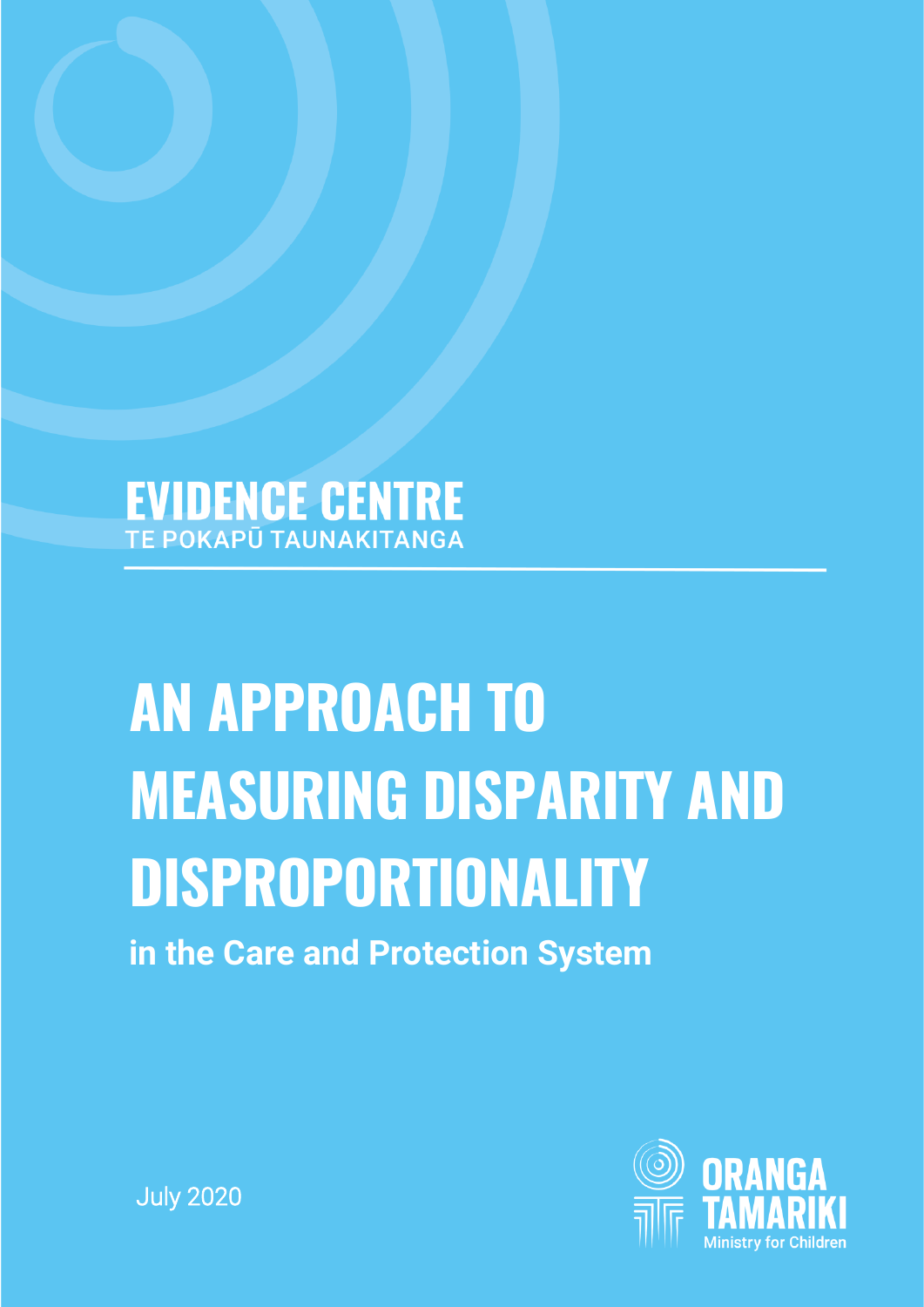### **EVIDENCE CENTRE TE POKAPŪ TAUNAKITANGA**

Aurora Centre, 56 The Terrace, Wellington

The Oranga Tamariki Evidence Centre works to build the evidence base that helps us better understand wellbeing and what works to improve outcomes for New Zealand's children, young people and their whānau.

Email: r[esearch@ot.govt.nz](mailto:research@ot.govt.nz)

Authors: Oranga Tamariki Evidence Centre

Published: July 2020

#### ISBN: 978-0-9951370-2-8

If you need this material in a different version, please email us at research@ot.govt.nz and we will provide it for you.

#### Citation guidance:

This report can be referenced as Oranga Tamariki Evidence Centre.(2020). *An approach to measuring disparity and disproportionality in the Care and Protection system*, Wellington, New Zealand: Oranga Tamariki—Ministry for Children.

#### Copyright:

This document *An approach to measuring disparity and disproportionality in the Care and Protection system*, is licensed under the Creative Commons Attribution 4.0 International License http://creativecommons.org/licenses/by/4.0/.

Please attribute © New Zealand Government, Oranga Tamariki—Ministry for Children 2020.

#### Disclaimer:

Oranga Tamariki has made every effort to ensure the information in this report is reliable, but does not guarantee its accuracy and does not accept liability for any errors.

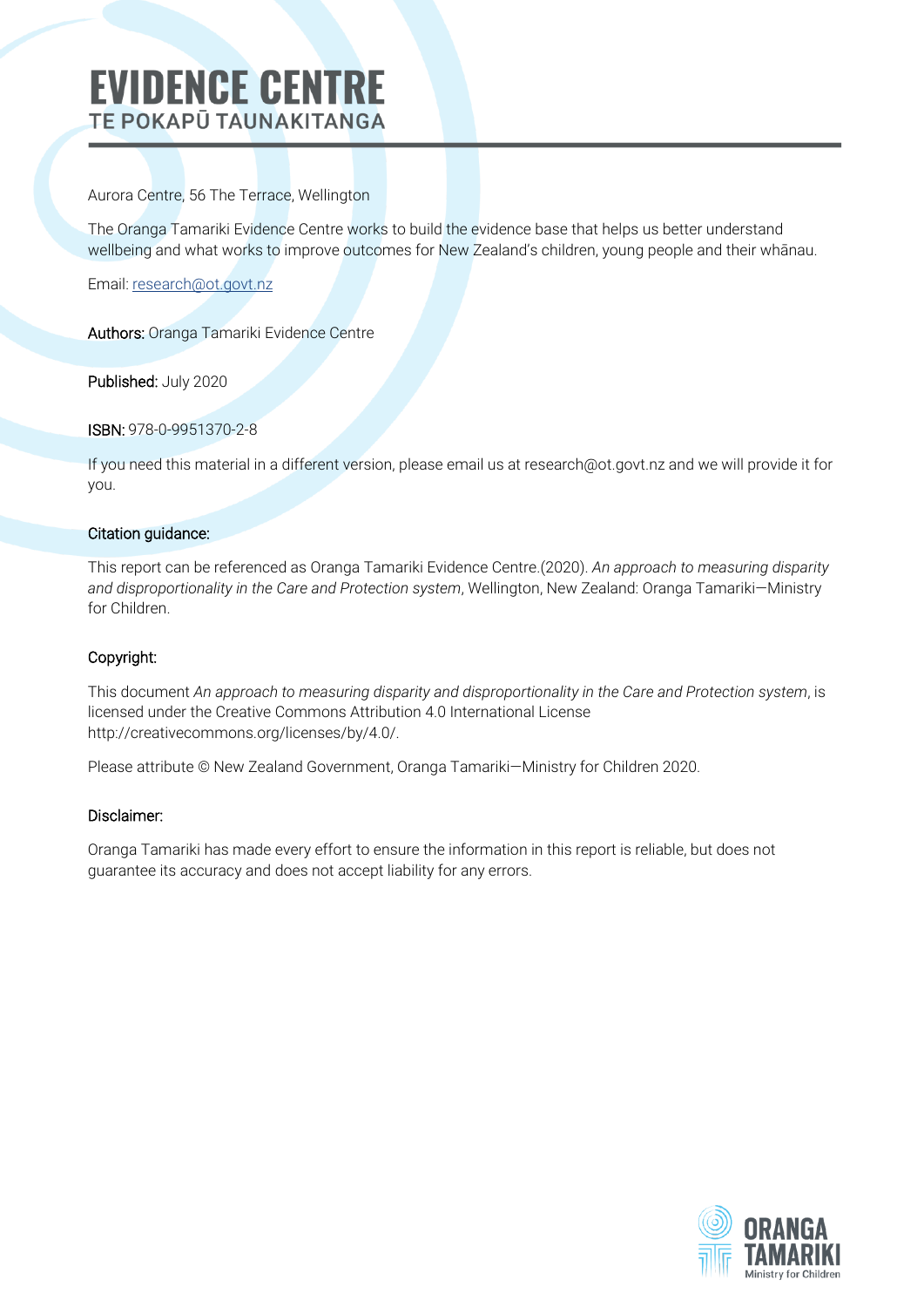## **CONTENTS**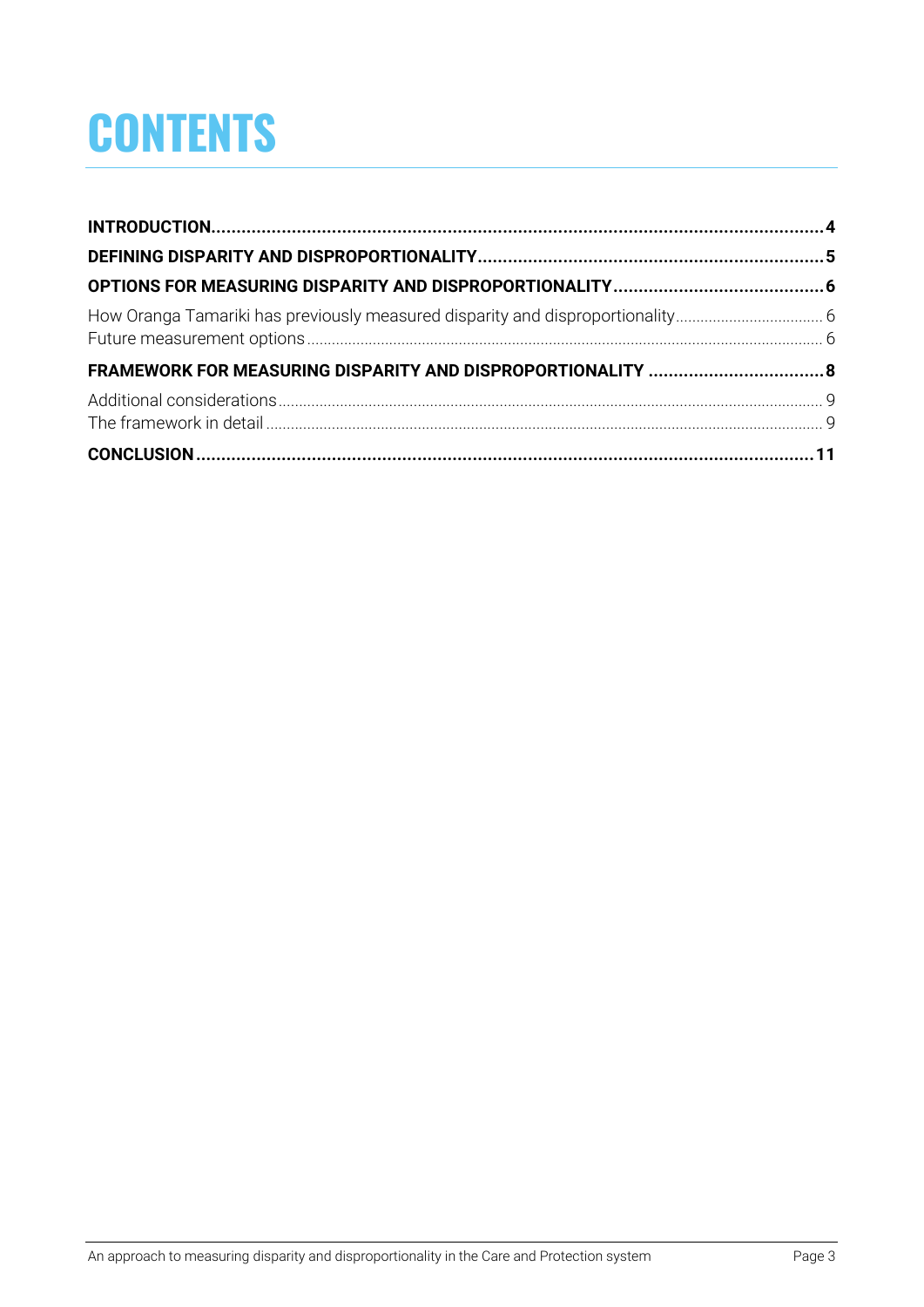# <span id="page-3-0"></span>**INTRODUCTION**

There are a number of different indicators used in discussions about disparity and disproportionality between children of different ethnicities in the Care and Protection system. These indicators all have merit and highlight different aspects of disparity, and trends over time, in the Care and Protection system.

None of these indicators in isolation identify the reason for a given disparity and differences between different ethnic populations. As an addition, contributing factors to disparity can also be found throughout history and across multiple facets of our society. These factors may include:

- poverty levels/income levels
- incidence of mental health issues
- incidence of addiction/substance abuse and alcoholism
- the effects of colonisation
- institutional racism in decision making
- societal racism in reporting concerns.

The purpose of this report is to present a framework for measuring disparity and disproportionality in the Care and Protection system.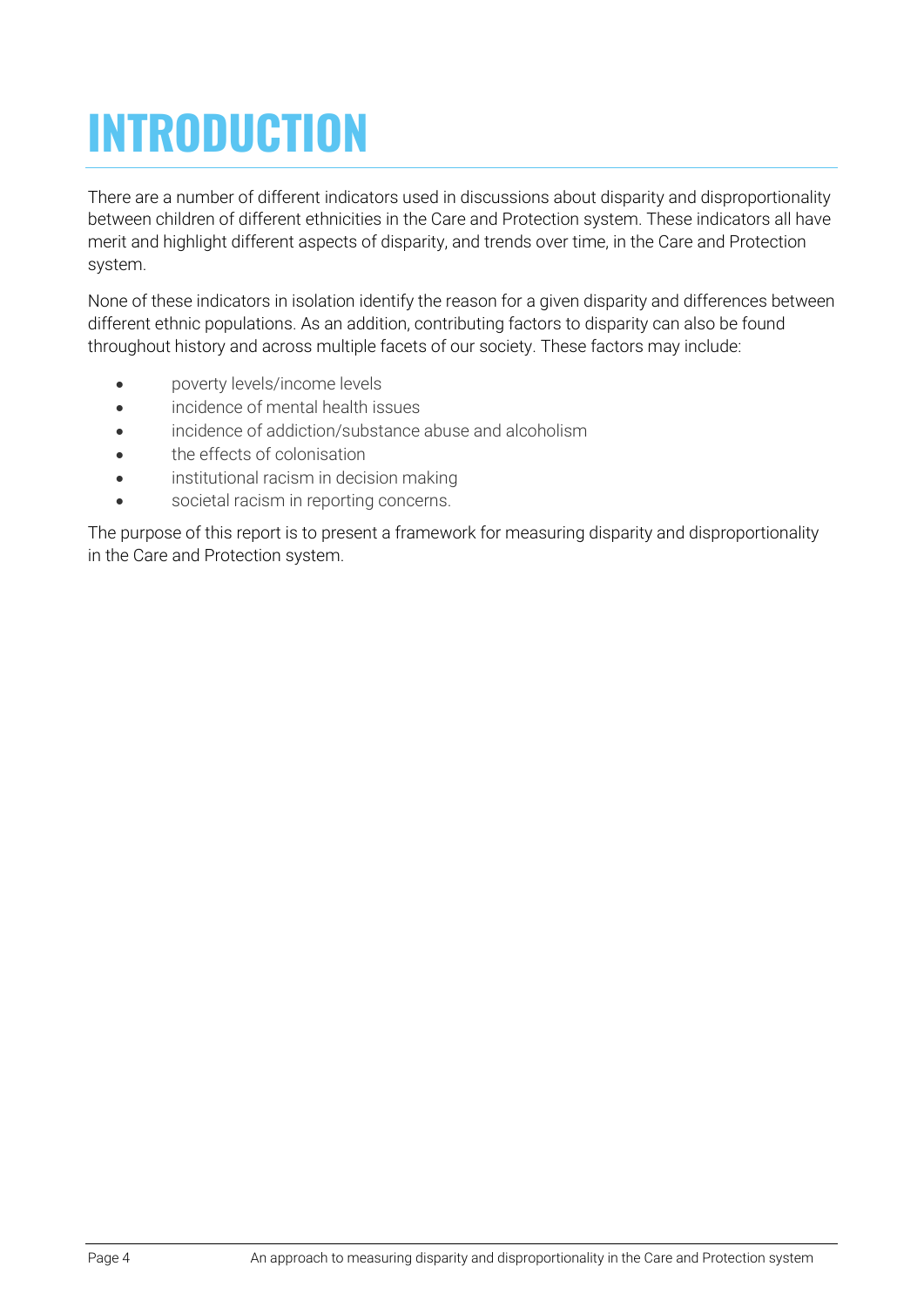## <span id="page-4-0"></span>**DEFINING DISPARITY AND DISPROPORTIONALITY**

There are numerous definitions in literature available for disparity and disproportionality, but many seem to have a common theme – disparity refers to unequal outcomes between ethnic groups, and disproportionality refers to the under- or over-representation of an ethnic group compared to its percentage in the total population. For ease of understanding, the following definitions from *The Child Welfare Information Gateway, Children's Bureau in the United States[1](#page-4-1)* will be used in this report:

Disparity as *the unequal outcomes of one racial or ethnic group as compared to outcomes for another racial/ethnic group*.

Disproportionality as *the under-representation or over-representation of a racial or ethnic group compared to its percentage in the total population.*

Disparity and disproportionality is complex to measure in part because ethnicity is complex.

*"…ethnicity is a social construction and is, by nature, dynamic, flexible, and dependent upon groups, contexts, situations, political climates, social relationships, interactions, and more."[2](#page-4-2)*

It is also important to note that racial and ethnic groups are not homogenous (Garcia Coll, Akerman, & Cicchetti, 2000)[3](#page-4-3). Using simplified ethnicity groups for reporting purposes, such as Māori and non-Māori[4](#page-4-4) does not fully portray the multicultural reality that is New Zealand. For example, tamariki Māori represent 69% of all tamariki in care as at 31 March 2020 – 41% of these tamariki Māori also identify as having one or more additional ethnicities (14% Pacific<sup>[5](#page-4-5)</sup>; 28% NZ European).

<span id="page-4-1"></span><sup>1</sup> [https://www.childwelfare.gov/pubpdfs/racial\\_disproportionality.pdf](https://www.childwelfare.gov/pubpdfs/racial_disproportionality.pdf)

<span id="page-4-2"></span><sup>2</sup> <https://www.karger.com/Article/Fulltext/363399> *Ethnicity and Ethnic Identity in Context*, Kiang, L.

<span id="page-4-3"></span><sup>3</sup> Garcia Coll, c., Akerman, A., & Cicchetti, D. (2000). Cultural influences on developmental processes and outcomes. Development and Psychopathology, 12(3), 333-356. Retrieved from https://www.aecf.org/resources/disparities-anddisproportionality-in-child-welfare/

<span id="page-4-4"></span><sup>4</sup> Where 'Māori' includes all tamariki that have Māori as one of their recorded ethnicities and 'non-Māori' includes all other tamariki.

<span id="page-4-5"></span><sup>5</sup> Groupings are not distinct – for example, some tamariki identify as Māori, Pacific and NZ European.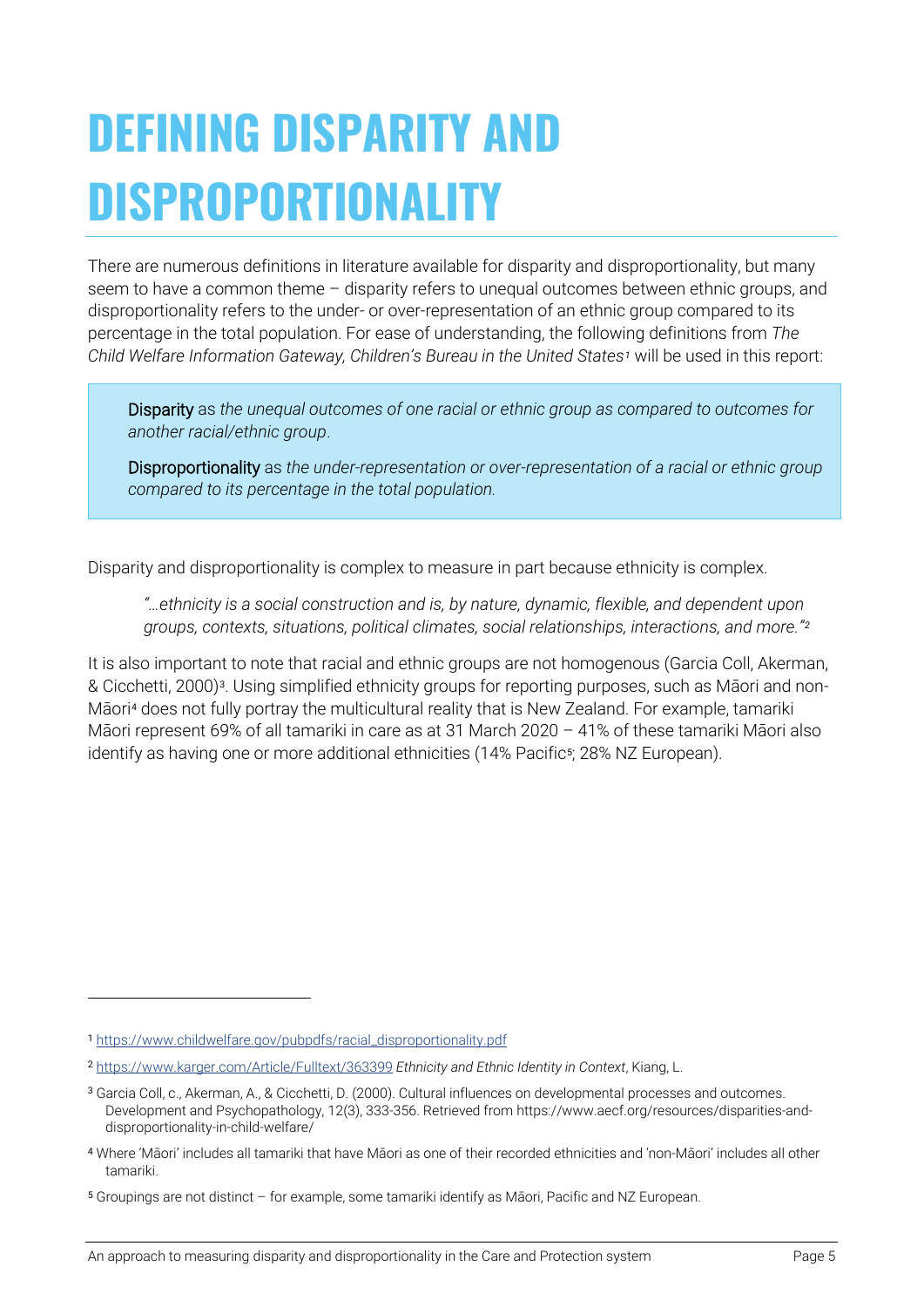# <span id="page-5-0"></span>**OPTIONS FOR MEASURING DISPARITY AND DISPROPORTIONALITY**

### <span id="page-5-1"></span>How Oranga Tamariki has previously measured disparity and disproportionality

Up until recently, Oranga Tamariki has not explicitly set out to systematically measure disparity and disproportionality in the Care and Protection system. The recording and reporting of ethnicity does, however, allow Oranga Tamariki to view all statistics and child-related outcomes by ethnicity.

Oranga Tamariki records ethnicity in CYRAS<sup>[6](#page-5-3)</sup> according to the Statistics NZ Tier 3 ethnicity categories. There is the ability to record as many ethnicities for each child as identified and practice standards note the importance of identifying all ethnicities.

For general reporting purposes, Oranga Tamariki reports distinct children and young people according to the following ethnic groups:

- Māori children who identify Māori (but not Pacific) as one of their ethnicities;
- Māori & Pacific children who identify both Māori and Pacific as their ethnicities;
- Pacific children who identify Pacific (but not Māori) as one of their ethnicities;
- New Zealand European & Other children who do not identify Maori or Pacific as any of their ethnicities. This includes New Zealand European, European, Asian, Middle Eastern/Latin American/African and other ethnicities.

Oranga Tamariki has also previously applied measures such as total counts, distinct counts and percentage ratios on an ad-hoc basis when analysing data regarding disparity and disproportionality.

### <span id="page-5-2"></span>Future measurement options

Outlined below are a range of simple and complex indicators to potentially measure and understand disparity and disproportionality. While some of these measures exist today, others are still in progress or would be areas for future work.

#### Simple indicators of disparity

#### The number of children entering care and in care

This simple indicator requires a minimum level of information, all of which is available from within Oranga Tamariki operational data. This can be extended to other decision points in the Care and Protection system – such as numbers of Reports of Concern (ROC), Further Action Required (FAR) and Family Group Conferences (FGC).

Further breakdowns such as region and the age of tamariki at the time of care entry can easily be applied for further detail.

<span id="page-5-3"></span><sup>6</sup> Oranga Tamariki case management system.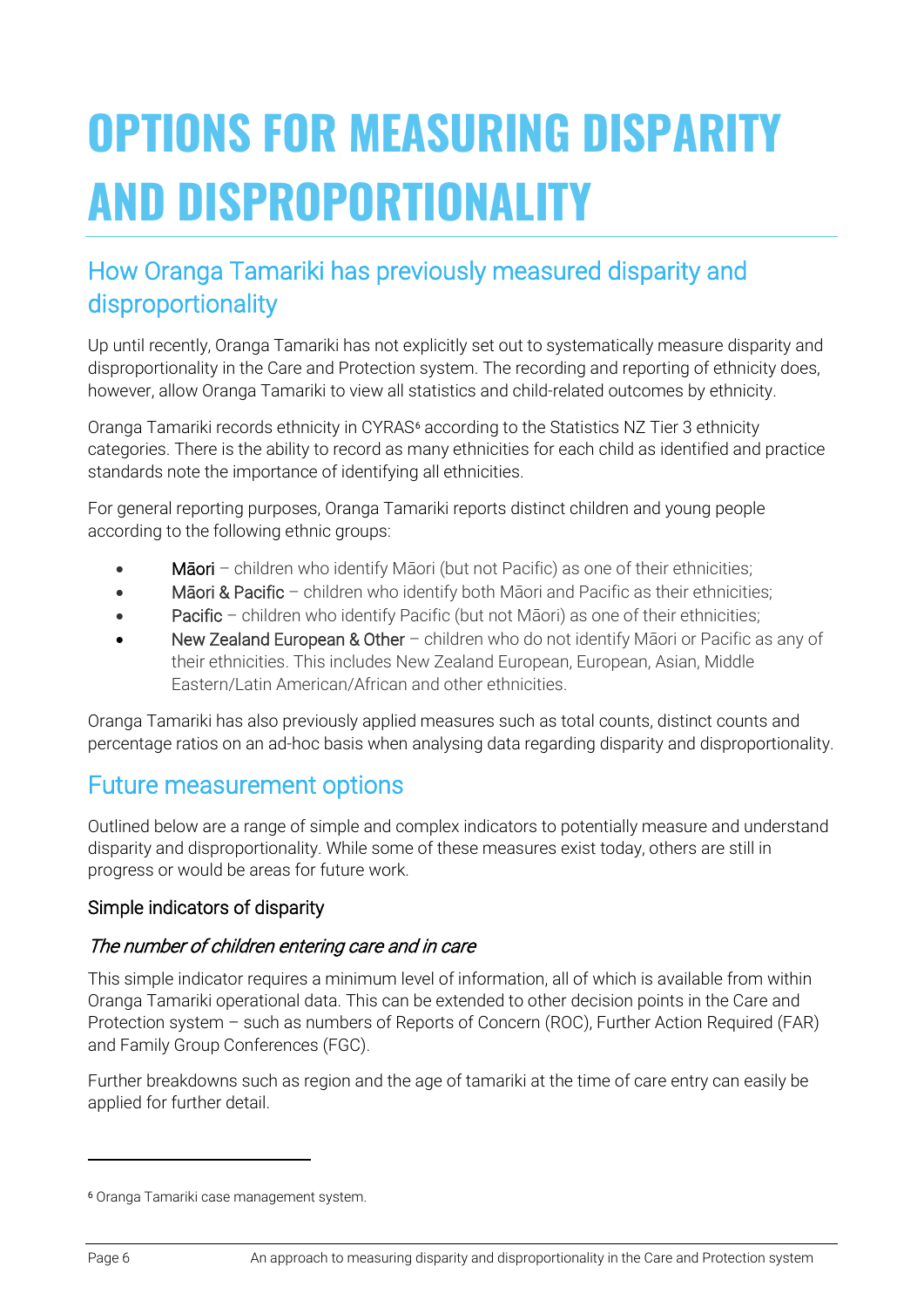#### The percentage of children of different ethnicities entering care or in care

This can be calculated from the information for the first indicator described above, but instead provides results as a proportion rather than number.

#### Comparing the percentage of different ethnic groups in care to the population

This requires using the counts of ethnic groups from Statistics New Zealand. Counts of ethnicities by age are estimated using the 2013 Census as a base.

#### The rate of entries to care or in care per thousand population

When considering the issue of disproportionality, it is important for raw counts to be compared to the changing demographic structures of the different ethnic groups, to obtain a rate per head of population, also known as the rate or incidence (per 1,000).

This is essentially the same as the indicator above but uses one thousand as the base rather than one hundred, as in percentages. It allows us to see variations when the numbers are relatively small. This is often used in epidemiology and population studies. It is important when measuring rates that *distinct* counts of children are used, rather than totals.

#### Complex indicators of disparity

#### Models of care which control for the factors above

This takes a broader approach to the measures above by accounting for external factors which may also impact on disparity and disproportionality trends. For example, the IDI (the Statistics NZ database of integrated administrative data) offers the opportunity to model the association between data such as parental education and mental health experiences and participation of children in the care system.

#### The progression rate across the decision points in the Oranga Tamariki system

This measure looks at the proportion of decision points in the care pathway that proceed to the next step, e.g. what percentage of ROCs progress to FAR. A few pieces of work undertaken by Oranga Tamariki explore this progression.

#### Case studies of decision making to examine decision making processes

This involves the manual case-by-case review of actual decisions made for children. This is complex and time consuming and requires investment of significant resources to examine enough numbers to build a robust evidence base.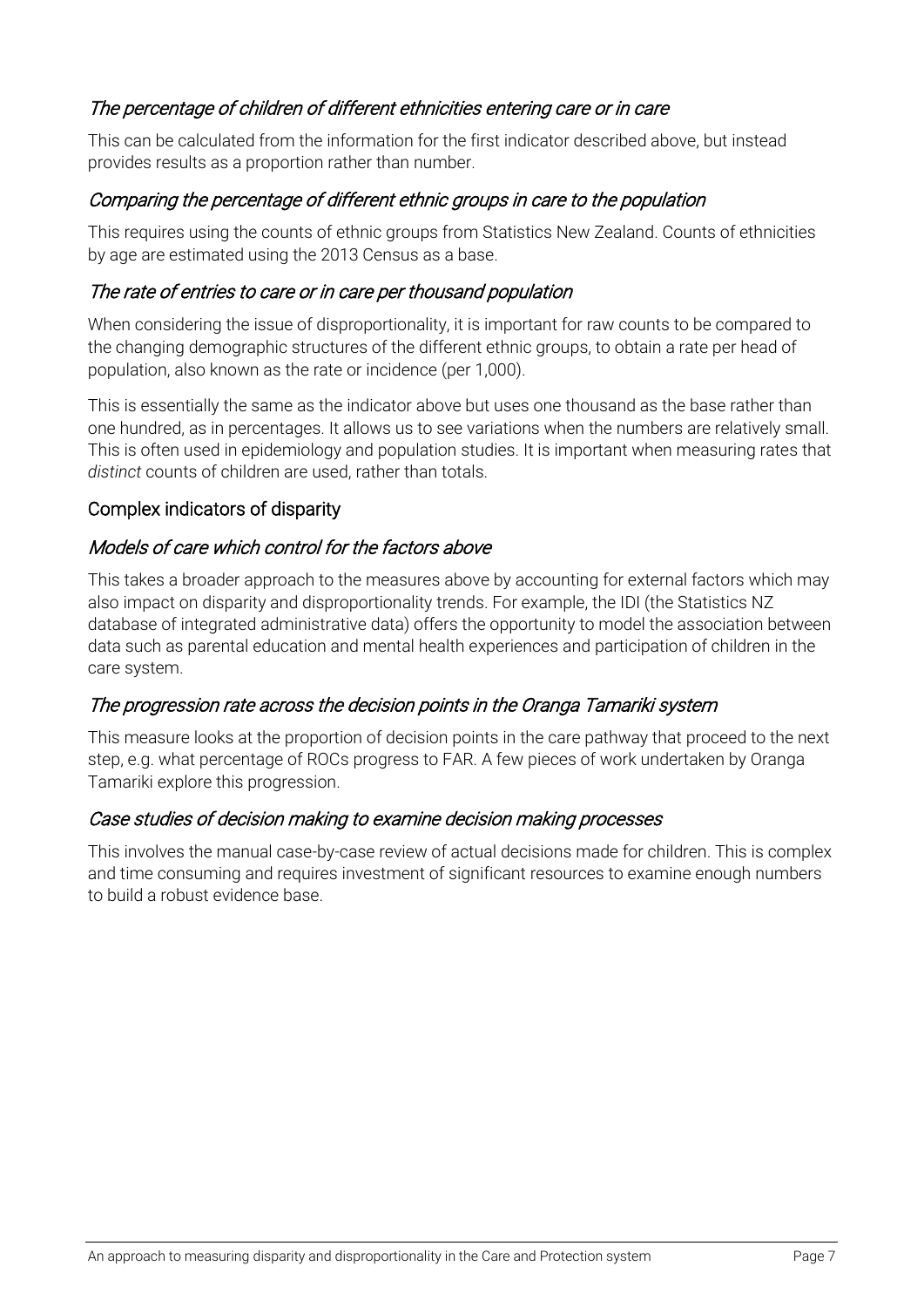# <span id="page-7-0"></span>**FRAMEWORK FOR MEASURING DISPARITY AND DISPROPORTIONALITY**

Oranga Tamariki and our partners have many initiatives underway to improve outcomes for the tamariki we work with. Specific measures can monitor improvements in disparity and disproportionality over time, allowing us to identify whether these programmes of work are making a positive impact by showing improvements in the disparities and disproportionality experienced by different ethnic populations.

There is no one right measure when it comes to measuring disparity and disproportionality. Consideration of a number of factors in relation to each other is required. Oranga Tamariki has developed the following framework for the ongoing measurement of disparity and disproportionality:

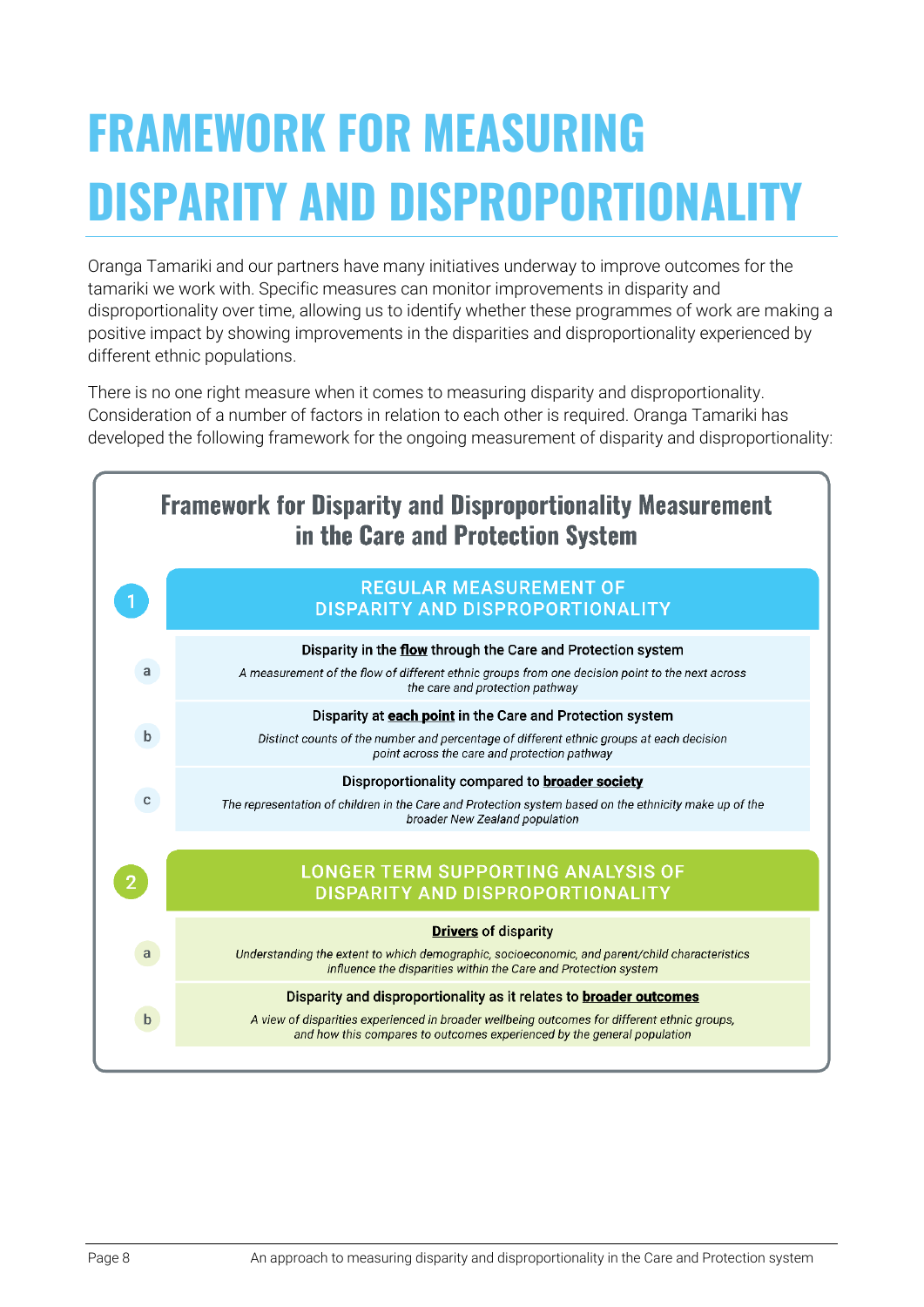### <span id="page-8-0"></span>Additional considerations

#### Frequency of measurement

The measures outlined in part one of the framework should be produced on an annual basis. While it would be possible to do this quarterly, annual reporting allows for less fluctuation in the data so that true trends may be observed.

The supporting analysis outlined in part two of the framework can be conducted on a biennial basis. Societal shifts are often slow to occur and results are unlikely to shift by much on a regular basis due to the longer-term nature of the factors considered within the analysis.

#### Distinct count vs total counts

In a given year, some children may interact with individual parts of the Care and Protection system more than once. For example, a child may be reported to Oranga Tamariki more than once, or enter into the care and protection custody of the Chief Executive more than once. We suggest measures of disparity and disproportionality use the **distinct number of children** at each point in the Care and Protection system.

Another way to measure these events is the total number of events which counts a child each time they experience an event, regardless of whether it is the first time or a subsequent time. Total events are important in telling us which children are presenting to Oranga Tamariki on multiple occasions so we can understand why, and this information provides a more holistic view of the experiences of children through the care system.

However, in terms of measuring disparity, the distinct number of children should be used. This allows us to, for example, present a picture of the individual children entering care, with total entries available as a secondary measure to identify the characteristics of children who re-enter care.

### <span id="page-8-1"></span>The framework in detail

#### 1) Regular measurement of disparity and disproportionality

There are several different indicators that can be used in discussions about ethnic disparity and disproportionality in the Care and Protection system. Each indicator shines light on particular aspects of disparity and the trends over time. Three core indicators have been identified as part of the framework, outlined in further detail on page 8.

#### 2) Longer term supporting analysis of disparity and disproportionality

As well as regular measurement of a range of key statistics, other analysis can be used to supplement and support these results in order to provide a more holistic and considered view of disparity and disproportionality. This includes:

#### 2a) Drivers of disparity

The measurements in part one of the framework cannot identify the underlying reasons for the disparity and disproportionality between different ethnic groups. While this analysis provides insight into the experience of different ethnic groups within the Care and Protection system, it does not address the extent to which over-representation reflects relative levels of need, wider societal factors or the impact of Oranga Tamariki practice and decision-making factors, including practitioner bias.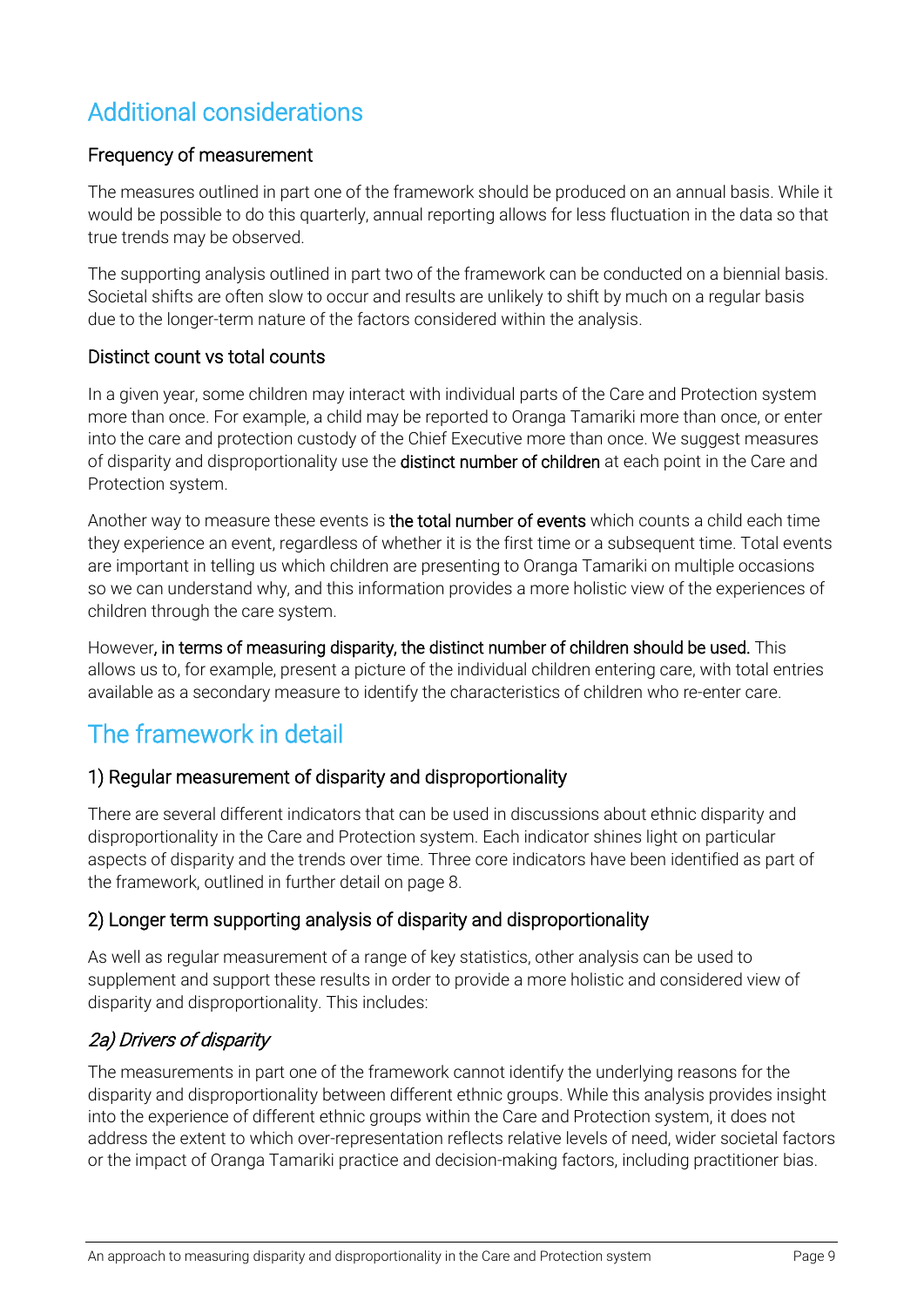Analysis<sup>[7](#page-9-0)</sup> completed in the IDI into factors associated with ethnic disparities in the Care and Protection system begins to unpick some of these drivers and presents an initial quantitative analysis which demonstrates the extent to which demographic, socioeconomic, and parent/child characteristics influence the disparities between different ethnic groups.

#### 2b) Disparity and disproportionality as it relates to broader outcomes

As well as measuring disparity and disproportionality within the Care and Protection system, it is also important to consider disparity and disproportionality in the wellbeing and longer term outcomes of children and young people. This could include analysis of the disparity in outcomes for children and young people with care experience, as well as how this disparity differs to any disparities in outcomes experienced by the general population of children living in New Zealand. Indicators could include, but are not limited to:

- Educational achievement
- Mental health
- Substance usage
- Income
- Correctional involvement.

<span id="page-9-0"></span><sup>7</sup> Oranga Tamariki (2020). Factors Associated with Disparities Experienced by Tamariki Māori in the Care and Protection System, Wellington, New Zealand: Oranga Tamariki—Ministry for Children.